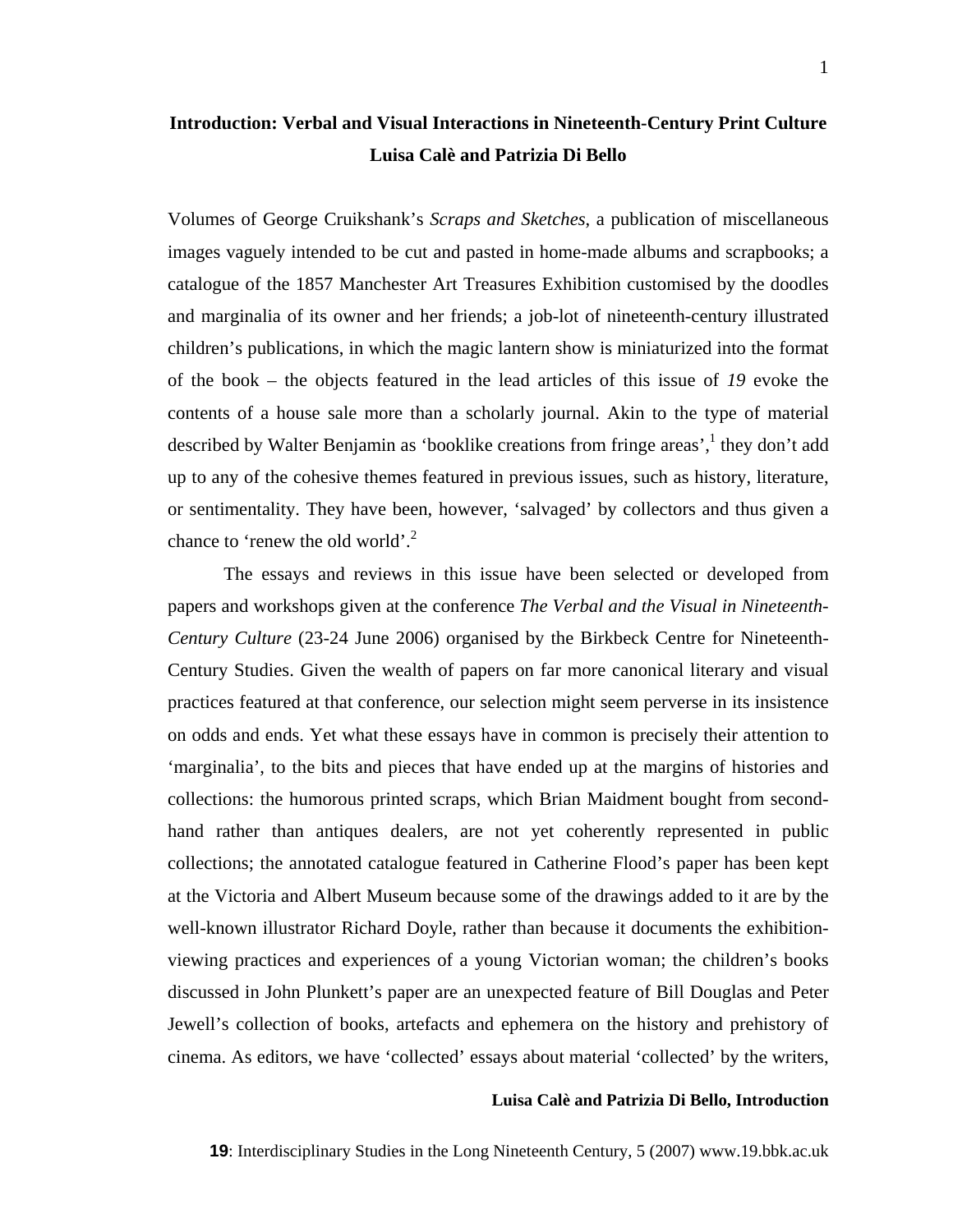who have salvaged from underused corners of repositories objects that themselves 'collect', and, in the term adopted by John Plunkett, 'remediate' previous productions:<sup>3</sup> old printing plates in the case of *Scraps and Sketches*; paintings in the case of catalogues, which offered the wider public a form of art collecting reduced to lists of artists and titles; and magic lantern and peep shows, remediated from speech into writing by children's books. This issue of *19*, then, demonstrates how 'the true, unrecognised passion of the collector is always anarchistic, destructive [...] by loyalty to the thing, the individual thing, salvaged by him, he evokes an obstinate, subversive protest against the typical, the classifiable<sup> $2<sup>4</sup>$  $2<sup>4</sup>$  $2<sup>4</sup>$ </sup> It showcases the porous-ness of the boundaries between collecting and archiving, and between collecting as an acquisitive practice – a matter of identifying and purchasing existing items – and collecting as an expressive medium, which creates something new from the debris of print culture.

The image of the collector here becomes telescoped through diverse histories and practices: the printmaker, who collects and re-uses old plates; the album collector, who uses these scraps in albums and decorative arrangements; the exhibition-goer, who turns the official catalogue into a personal commentary of observations and a souvenir of visits and friends; the private collector, whose personal obsessions become part of academia (in this case the Bill Douglas Centre at Exeter University); writers and editors who collect papers and scraps of information; and, finally, you, the reader and spectator of this journal, who no doubt will use the browsing and interactive facilities offered by the electronic format to reassemble a completely different issue from the one we had in mind. This interactivity, we suggest, has been a feature of print culture since the nineteenth century if not earlier. The papers in this issue all consider practices that were not exclusively of reading or looking, but involved manipulating and interacting with the material provided by printers: images to be selected, cut out and collated in new contexts; margins and blank sheets to be filled in by hand with annotations and illustrations; and pages that demanded not only turning, but also folding out to view panoramas, pulling at tabs to make pictures change, and holding up to the light to be affected by coloured transparencies.

Our focus on interactivity also follows from the conference workshops on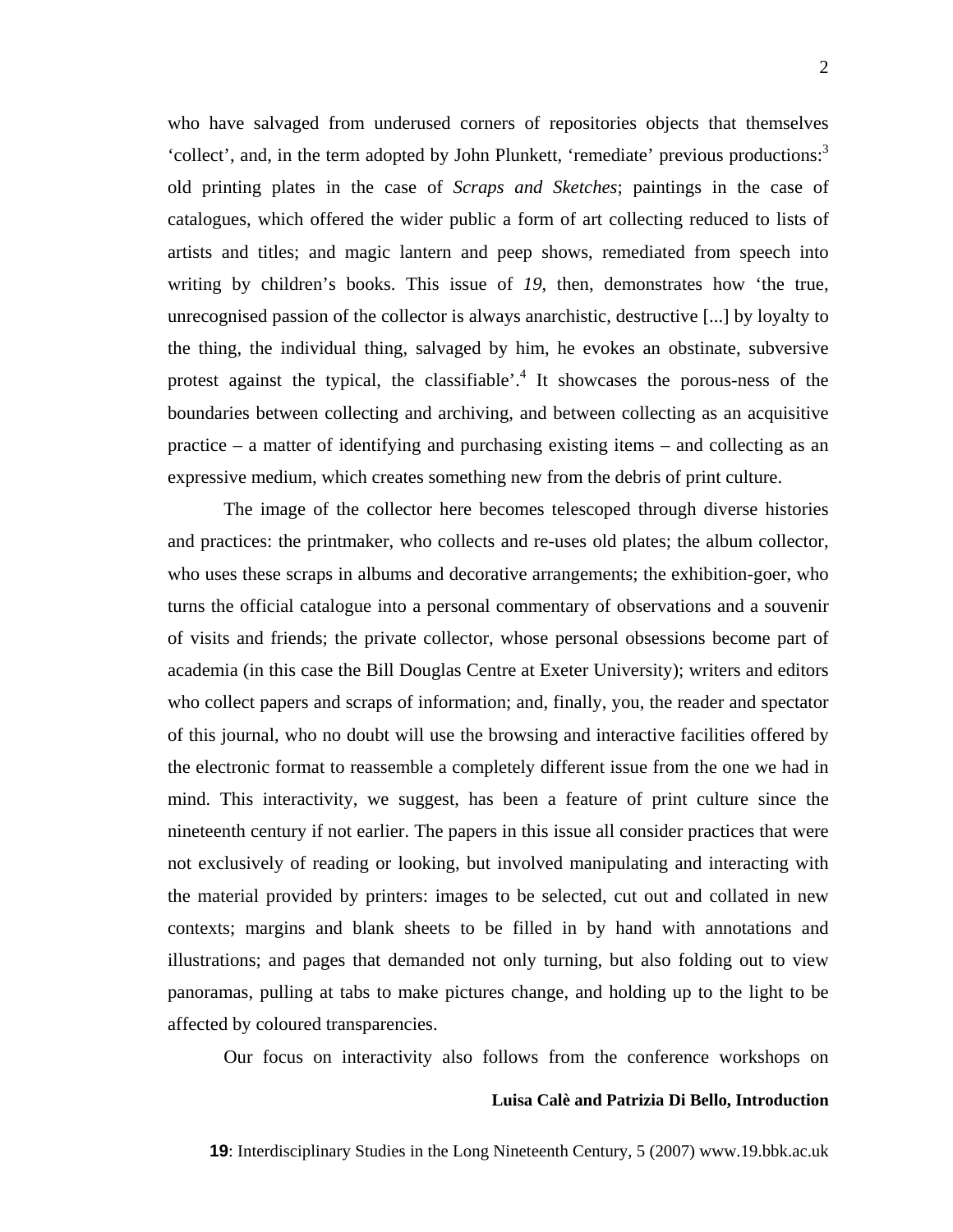nineteenth-century verbal and visual practices and their representations then and now. Some forms of 'interactivity' that were common-place in the past, such as dressing-up to visit exhibitions, turning viewers into visual attractions competing with the art objects on display, continue in the present but as exceptional – Goths dressed up in their full regalia were one of the unplanned features of *Gothic Nightmares*, the exhibition at Tate Britain discussed by Heather Tilley. A similar reversal, but from producer to performative attraction in which labour, like glass, becomes invisible, happened to the glass-workers in the representations considered by Katherine Inglis's review 'Working with Glass'.

With this issue we also launch a new section entitled *Scraps on the Album,*  which we hope will continue to appear from time to time in future issues, offering occasional papers on individual albums as well as album collections. In this issue, Louis James introduces William Hone's *Everyday Book*. This section will provide an informal forum in which to share scraps of information, shorter papers, and generally foster discussion around new research, collections and projects on albums, trying to make a more immediate use of the electronic format.

As Anna Everett points out in her reflections on 'digitextuality':

New digital media technologies make meaning not only by building a new text through translation and absorption of other texts, but also by embedding the entirety of other texts (digital and analogue) seamlessly within the new. What this means is that earlier practices of collage, bricolage and other modernist and postmodernist hybrid representational strategies and literary gestures of intertextual referentiality have been expanded for the new demands and technological wizardry of the digital age.<sup>[5](#page-8-4)</sup>

If, as Laura Mulvey has argued, new digital technologies have, in the realm of film and the cinema, blurred the boundaries between mainstream and avant-garde production, between producers and consumers, and between passive and active modes of spectatorship, the essays in this issue of *19* suggest that something similar had been going on in print culture even before collage and 'intertextual referentiality' became avant-garde artistic practices.<sup>[6](#page-8-5)</sup> Modernism, after all, replaced as much as questioned the existing distinctions between the fine and the not-so-fine arts by recuperating collage and bricolage as an aesthetic practice.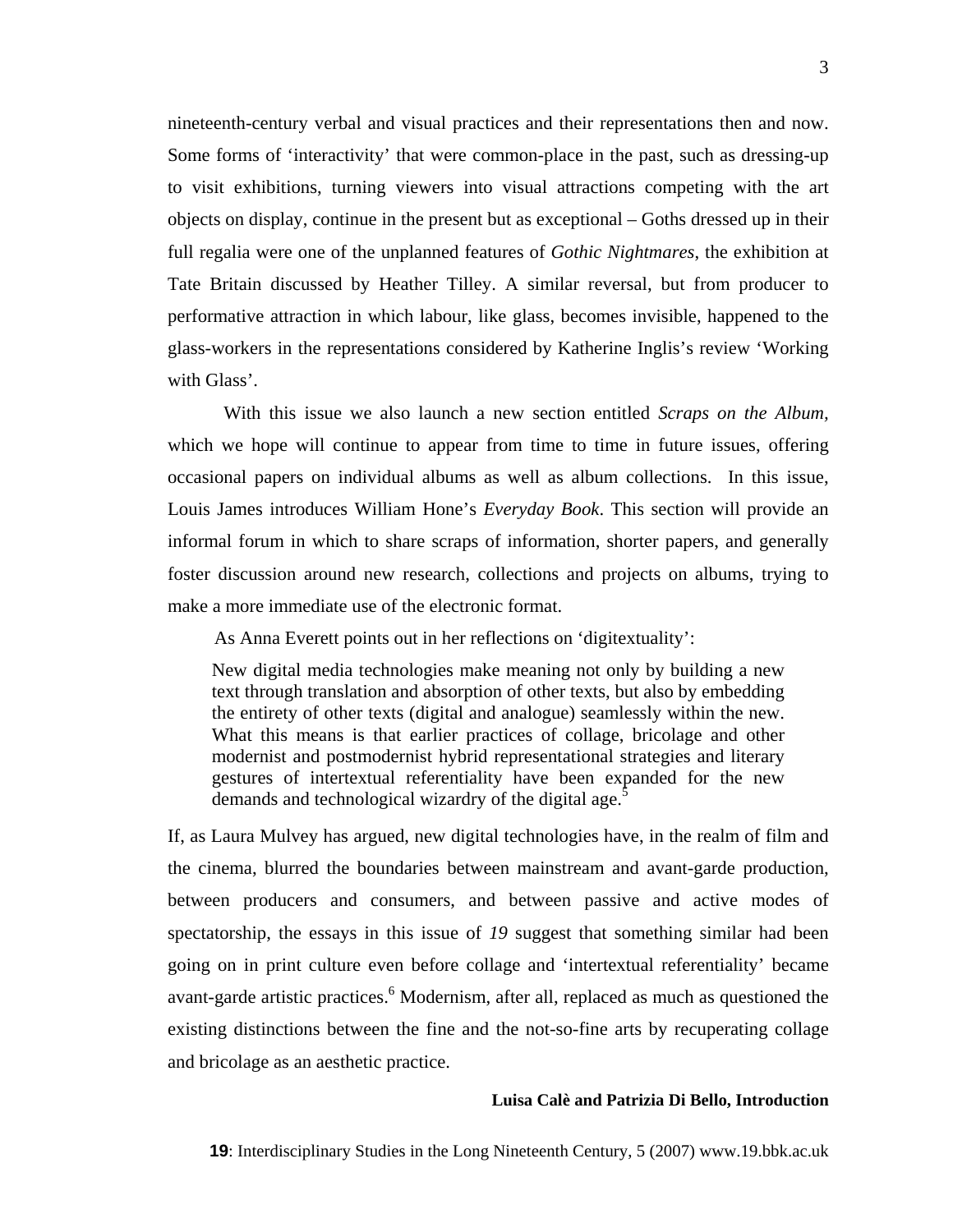The nineteenth-century interactions sampled in this issue reconfigure a domain of art that had long been associated with passive forms of reception. Despite the embodied and multi-sensorial origins of the term 'aesthetic', aesthetic experience emerged in the course of the eighteenth century as an ethos defining the domain of art in terms of distance, detachment, and the purification of sight from the other senses.<sup>7</sup> When museums opened to the public, art was structured by a series of protocols of viewing based on the autonomy of the mind from the body and the specificity of the medium exhibited.<sup>[8](#page-8-7)</sup> Walter Benjamin summarized this approach through Adolf Loos' reading of Goethe: 'what may be touched cannot be a work of art, […] a work of art must be out of reach'.<sup>[9](#page-8-8)</sup> Against this view of art and perception, Benjamin posits an alternative form of engagement, which emerged in the late eighteenth and early nineteenth century when art became more widely and cheaply accessible through innovations in processes of mechanical reproduction.<sup>10</sup> These technical innovations fostered the desire to 'bring things "closer" spatially and humanly [...] to get hold of an object at close range by way of its likeness, its reproduction'. Lost is the distance, uniqueness, permanence – in one word, the aura. The new culture of contact extracts sameness even from what is unique. Yet it would be wrong to assume that such 'sameness' leads to a homogenisation of culture of the kind denounced by T. W. Adorno and Max Horkheimer, a negative process in which perceivers are subjected to the role of passive consumers in what they termed 'the culture industry'.<sup>11</sup> Against this powerful view of mass culture, Benjamin's reflections on the nineteenth century allow us to access an alternative, emancipatory view of the relationship between industrial production and consumption. For Benjamin the destruction of the aura of tradition opens up the potential for an interactive and creative cultural practice. Reproduction obscures the heterogeneity of the original, homogenizing its medium and size to fit the printed page or the cinema screen, and this sameness involves the exchange value of objects seen as commodities; yet thanks to their circulation in cheaper and more manageable formats, art reproductions can be owned and further manipulated. In a comparison between collectors and children, Benjamin points to the rebirth of such materials through processes such as 'the painting of objects, the cutting out of figures,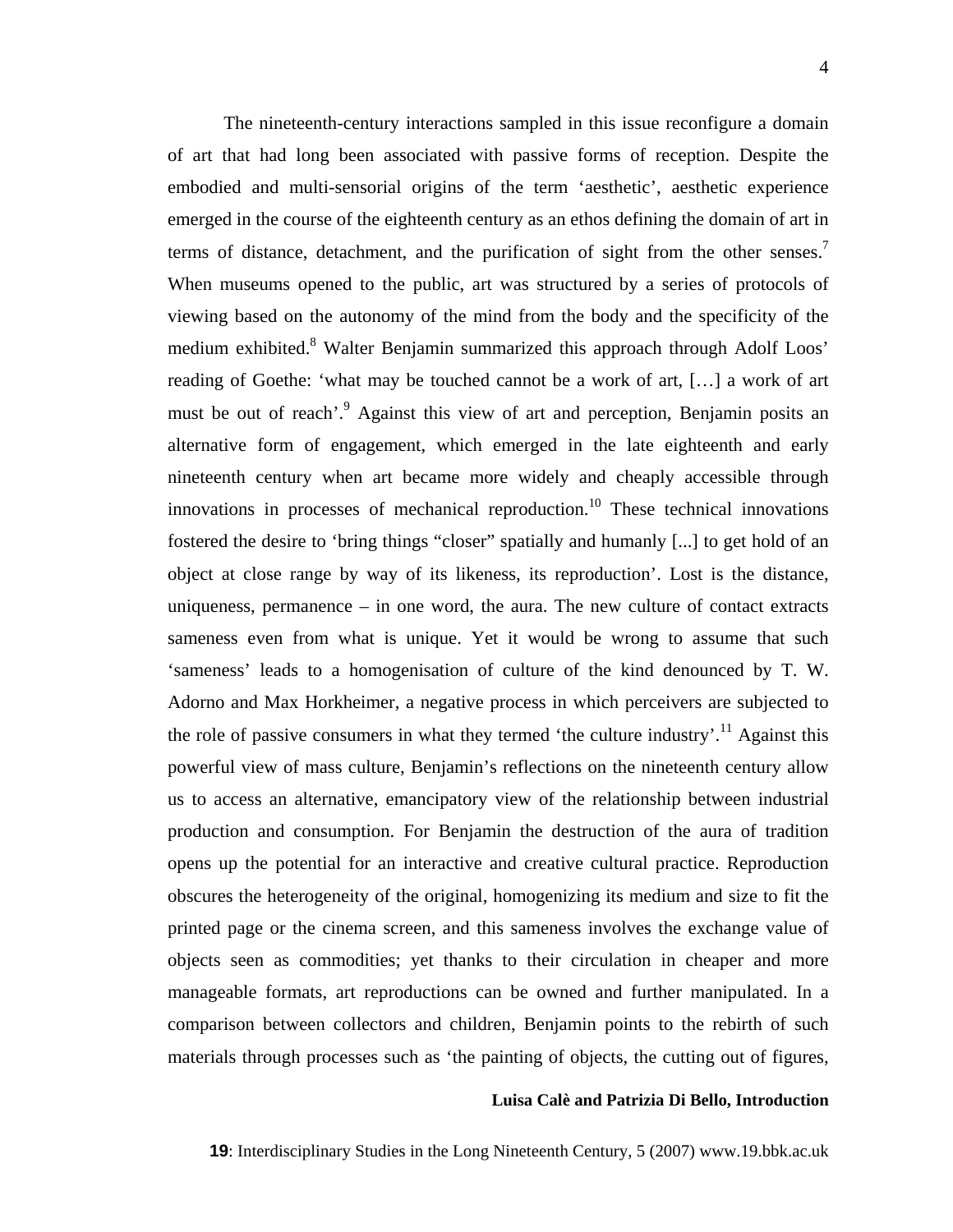the application of decals – the whole range of childlike modes of acquisition, from touching things to giving them names'. $^{12}$ 

Benjamin's interest in nineteenth-century modes of mechanical reproduction marks a particular moment in the 1930s when nineteenth-century media innovations gave an impulse to a new way of thinking about art. Aby Warburg's atlas of memory and André Malraux's imaginary museum without walls depend on the nineteenthcentury development of printing techniques and the invention of photography, which made it possible 'to transform a wide range of mediums into a system of *image-text* – a database of digital terms, an archive without museums'.<sup>13</sup> For Benjamin these nineteenth-century technical innovations change the nature of the work of art, which becomes 'designed for reproducibility'.<sup>14</sup> This line of thinking has fed theorists of virtual culture and Baudrillardian notions of the simulacrum.<sup>15</sup> Yet reproducibility involves a dialectic of seeing in which disembodiment is in tension with touch. Much as the late eighteenth-century ethos of detached viewing coincided with the development of printing techniques that would allow viewers to get closer to objects and touch them, so too did the early twentieth century see the rise of reproduction as a crucial instrument for art and cultural history, while an alternative tradition, best exemplified in the writings of Clement Greenberg, emphasized artistic autonomy in terms of medium specificity.<sup>16</sup> Yet are reproduction and medium specificity two alternatives? Perhaps it would be better to keep the two options in a dialectical tension. As Rosalind Krauss points out, once photographic reproduction has done away with definitions of art based on specific material supports, there is a need to reinvent the medium.<sup>17</sup> Rather than positing either a medium-specific approach to art or a self-effacing notion of art based on medium transparency, Benjamin's focus on touch, appropriation and manipulation suggests a material form of engagement in which aesthetic experience is conceived as a production, a practice, rather than a contemplative and detached form of perception.

This interest in an interactive and multisensorial approach to culture characterises the essays published in this issue of *19*, which address the verbal and the visual not through encounters between different media, but through forms of appropriation and remediation of one medium into another. In his *Arcades Project*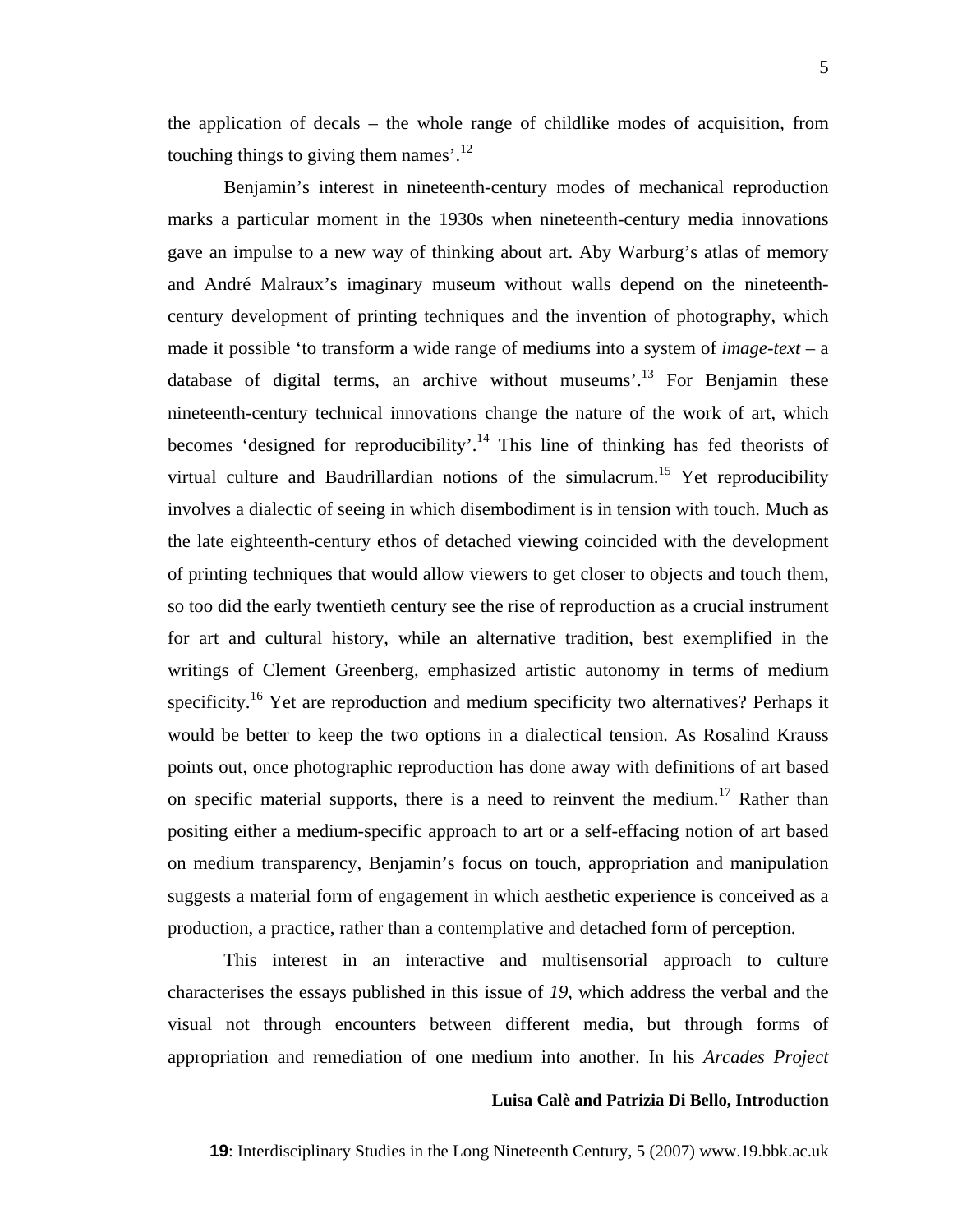Benjamin remarks upon the emergence of a literature 'whose stylistic character forms an exact counterpart to the dioramas, panoramas, and so forth<sup>''</sup>.<sup>18</sup> Visiting the nineteenth-century archive with Benjamin's telescoping interest in print culture, we were fascinated by how visual media and visual experiences were shaped within nineteenth-century printed materials. Indeed, well before Aby Warburg and André Malraux, viewers were complementing, augmenting, and memorizing their experiences of viewing in the form of paper galleries and paper panoramas.

This issue focuses on 'marginal' and interactive practices: scrapbooking is a practice of uncertain status between production and consumption, in which printed and handmade, off-the-peg and bespoke, popular culture and fine art (or artiness), are referenced and recycled into an endless loop; annotating exhibition catalogues gives occasion for haptic satisfaction, even revenge, over the imperative to 'just look' enacted by exhibition protocols;<sup>19</sup> children's books not only evoke in their visual and verbal narrative the experience of being a captivated spectator at a magic lantern show, but also enable the fantasy of becoming the showman conjuring the magic, by giving the reader the manual control of the show.<sup>20</sup> Interactivity is inherently ephemeral. All reading and looking involve activity, physical as well as mental (pages need to be turned for the reading self to be propelled forward into a narrative, while the rest of the body should ideally be parked on a comfy seat; the viewing body has to negotiate the gallery space and other viewers to look at an exhibition). Yet these experiences are most often lost, gone unrecorded for history. This is why annotated catalogues or scrapbooks can be fascinating, as they allow us to see not only how culture was produced but also how it was used.

These themes seemed to us particularly appropriate to an e-journal, a format that allows us to include a high visual content and an element of show-and-tell, but also one that seems inherently less 'bossy' than paper journals, as readers can navigate the issue in any order, concentrate on the visual archive, and respond by contributing their own annotations and marginalia online.<sup>21</sup> The issue in itself is a kind of archive or album, selected according to serendipity and the quirks of chance, as much as intellectual coherence. Its on-line dimension reminds us that interactivity is not only a solitary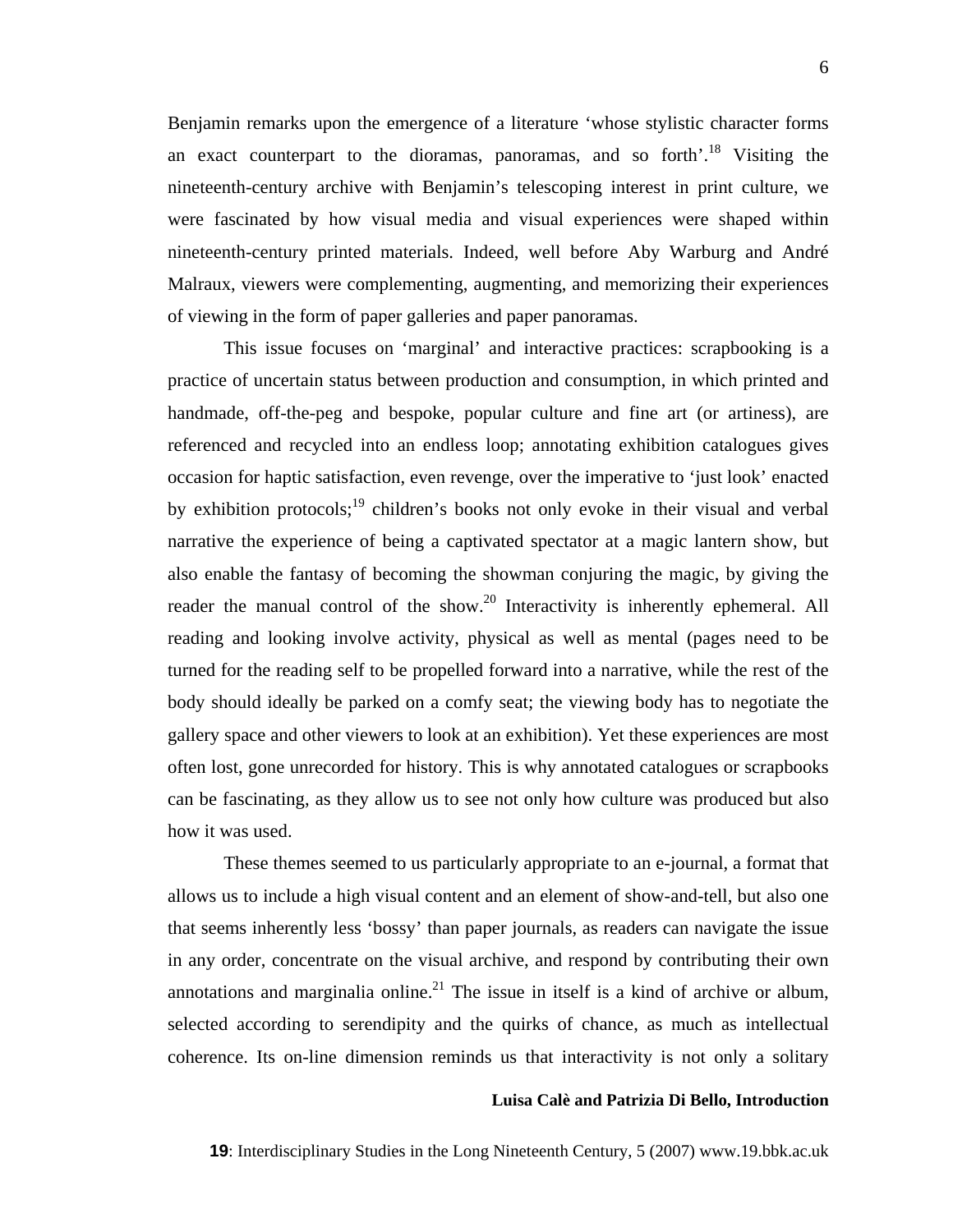encounter between the reader/spectator and the album, catalogue or book, but also a form of sociability: making and looking at scrapbooks and albums were and are collective activities, enacting as much as recording social situations;<sup>22</sup> exhibitions and their memories are occasions to be shared amongst friends; books and journals address not only the individual reader but an actual or imaginary community. We hope this issue of *19* will captivate and involve the community of scholars and students it addresses.

#### Endnotes:

 <sup>1</sup> Walter Benjamin, 'Unpacking My Library: A Talk about Book Collecting' (1931), in *Illuminations* ed. by Hannah Arendt, trans. by Harry Zohn (London: Fontana Collins, 1973), pp. 59-67 (p. 66).

<sup>&</sup>lt;sup>2</sup> Benjamin, 'Unpacking My Library', p. 61. For Benjamin the task of the historian is to 'brush history against the grain', break down the continuum of cultural treasures produced by the spoils of victory (Walter Benjamin, 'Theses on the Philosophy of History, *Illuminations*, pp. 253-264). Instead, the historian is like a collector who 'salvages' the 'debris' of history, or like children drawn to the 'detritus generated by building, gardening, housework, tailoring, or carpentry'; through their redemptive grasp, 'in waste products they recognize the face that the world of things turns directly and solely to them', see 'Old Forgotten Children's Books', *Selected Writings*, 4 vols, ed. by Michael W. Jennings and Howard Eiland (Harvard: Belknap Press, 1996-2003), I, p. 408.

<sup>&</sup>lt;sup>3</sup> Jay David Bolter and Richard Grusin, *Remediation: Understanding New Media* (Cambridge, MA: MIT Press, 2001).

<sup>&</sup>lt;sup>4</sup> 'In praise of the Doll', *Gesammelte Schriften*, ed. by Rolf Tiedemann and Hermann Schweppenhäuser, 7 vols (Frankfurt: Suhrkamp, 1972-1989), III, p. 216, quoted in Esther Leslie, 'Telescoping the Microscopic Object: Benjamin the Collector', in *The Optic of Walter Benjamin*, ed. by Alex Coles (London: Black Dog Publishing, 1999), pp. 58-91 (p. 68).

<sup>5</sup> Anna Everett, 'Digitextuality and Click Theory', in *New Media: Theories and Practices of Digitextuality*, ed. by Anna Everett and John Caldwell (New York and London: Routledge, 2005), pp. 3- 29 (p. 7).

<sup>6</sup> Laura Mulvey, *Death 24x a Second: Stillness and the Moving Image* (London: Reaktion, 2006).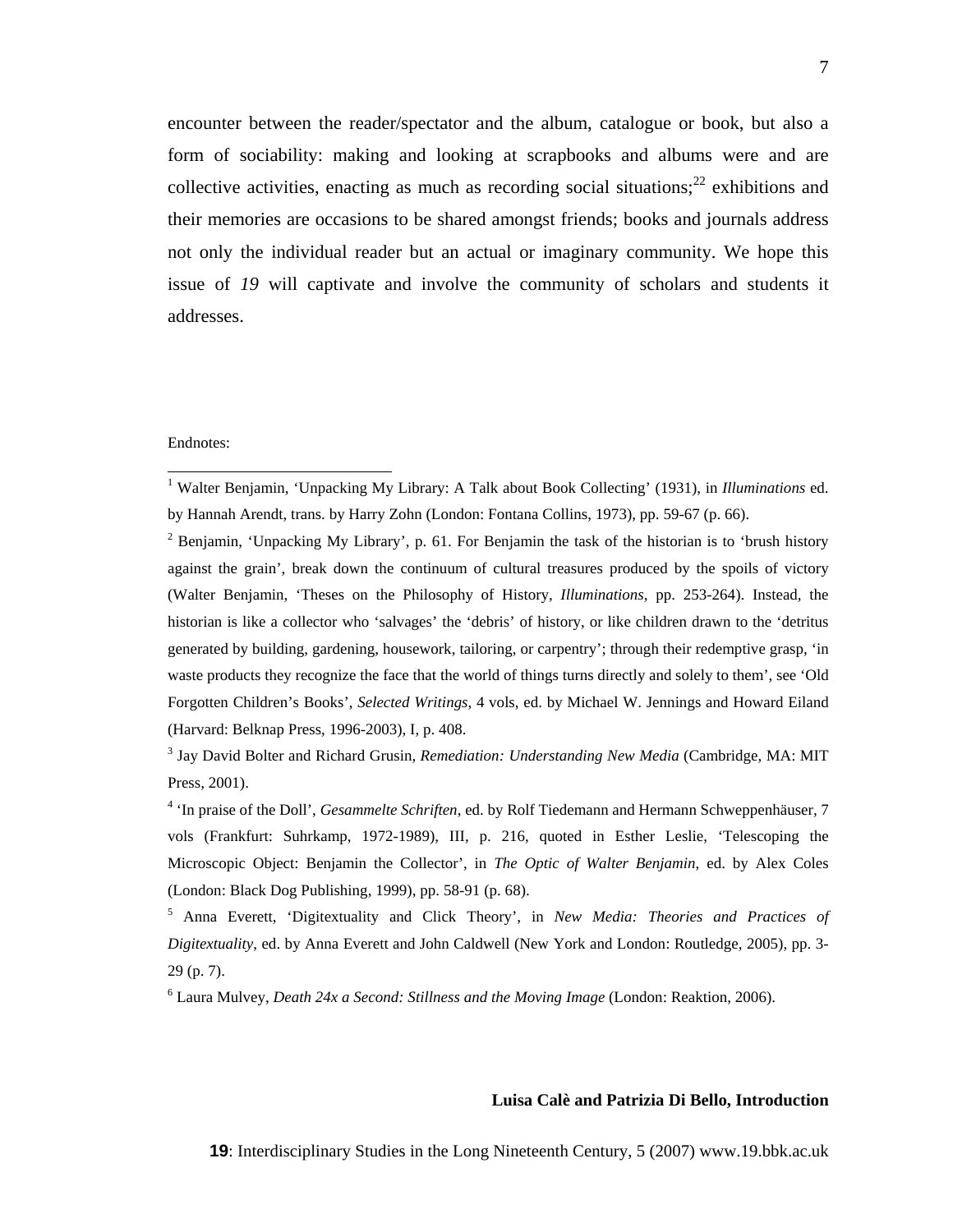7 See for example Steffen W. Gross, 'The Neglected Programme of Aesthetics', *British Journal of Aesthetics*, 42:4 (2002), 403-414. A still relevant discussion of the meanings of the term can be found in Raymond Williams, *Keywords* (Fontana / Croom Helm, 1976), pp. 27-28.

<sup>8</sup> Touching, however, became routinely prohibited in museums only in the eighteenth century. For a wonderfully evocative description of a highly tactile visit to the British Museum, in which she was allowed as a matter of course to handle, carry around and finger through a display of precious ancient Roman objects, see *Sophie in London, 1786: Being the Diary of Sophie von la Roche*, trans. C. Williams (London, 1933), quoted by Marcia Pointon in 'Materializing Mourning: Hair, Jewellery and the Body' in *Material Memories: Design and Evocation*, ed. by Marius Kwint, Christopher Breward and Jeremy Aynsley (Oxford and New York: Berg, 1999), pp. 39-58 (p. 41).

9 Walter Benjamin, 'Karl Kraus', *One-Way Street and Other Writings*, trans. by Edmund Jephcott and Kingsley Shorter (London: NLB, 1979), pp. 258-77 (p. 259); see Leslie, 'Telescoping the Microscopic Object: Benjamin the Collector', p. 78.

<sup>10</sup> Walter Benjamin, 'The Work of Art in the Age of Mechanical Reproduction' (1936), *Illuminations*, trans. by Harry Zohn (London: Fontana/Collins, 1973), pp. 219-253 (p. 225).

<sup>11</sup> See Theodor W. Adorno and Max Horkheimer, 'The Culture Industry', *Dialectic of Enlightenment*, trans. by John Cumming (London: Verso, 1979), pp. 120-167; see also Theodor W. Adorno, *The Culture Industry: Selected Essays on Mass Culture*, ed. by J. M. Bernstein (London: Routledge, 1991).

 $12$  Benjamin, 'Unpacking my Library', p. 61.

13 Hal Foster, 'The Archive Without Museum', *October*, 77 (1996), 97-119 (p. 97); see also Rosalind Krauss, 'Postmodernism's Museum without Walls', in *Thinking about Exhibitions*, ed. by Reesa Greenberg, Bruce W. Ferguson and Sandy Nairne (London: Routledge, 1996), pp. 141-147.

<sup>14</sup> Benjamin, 'Work of Art', p. 226.

<sup>15</sup> See Jean Baudrillard, *For a Critique of the Political Economy of the Sign*, trans. by Charles Levin (St Louis, MO.: Telos Press, 1981); Id., *Simulacra and Simulation*, trans. by Sheila Faria Glaser (Ann Arbor: University of Michigan Press, 1994), and Rosalind Krauss, 'Reinventing the Medium', *Critical Inquiry*, 25:2 (Winter 1999), 289-305.

<sup>16</sup> This revaluation of the medium as technical support is most evident in Clement Greenberg's 'Towards' a Newer Laokoon', *Partisan Review*, 7 (1940), which engages with G. E. Lessing's *Laocoon* (1766), the foundational essay on the differences between media, which stated that verbal arts are temporal and visual arts spatial: see G. E. Lessing, *Laocoön*, trans. by E. A. McCormick (Baltimore: Johns Hopkins University Press, 1984), p. 77. Lessing's text exerted its influence in the nineteenth-century British art world through translations by De Quincey (*Blackwood's Magazine*, 19 (1826)), E. C. Beasley in 1853, R. Phillimore and E. Frothingham in 1874.